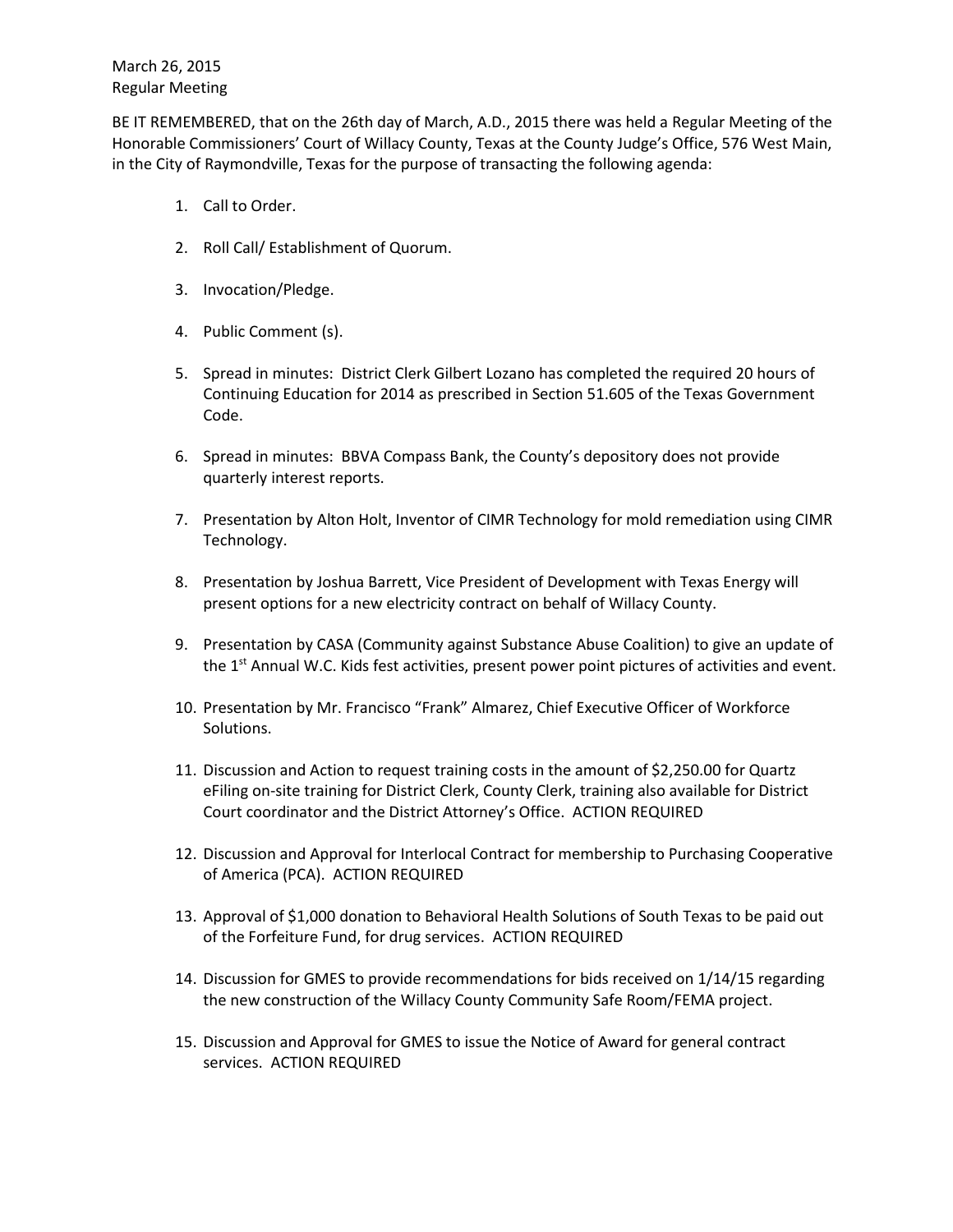- 16. Discussion and Possible Action to consider freezing of all new hires. POSSIBLE ACTION REQUIRED
- 17. Approval of Data Use Agreement with the Texas Department of State Health Services. ACTION REQUIRED
- 18. Discussion and Action to approve Proclamation declaring "National Public Health Week" the week of April 6-12, 2015. ACTION REQUIRED
- 19. Discussion and Action for the American Legion boy scouts and other partners to plant grass and shrubs around the library. ACTION REQUIRED
- 20. Approval of Claims. ACTION REQUIRED.
- 21. Approval of Budget Amendments. ACTION REQUIRED.
- 22. Approval of Travel Request. ACTION REQUIRED.
- 23. Adjourn.

THE COURT MET: PRESENT:

| Aurelio Guerra, Jr., | County Judge,             | <b>ABSENT</b> |
|----------------------|---------------------------|---------------|
| Eliberto Guerra,     | Commissioner, Precinct 1, |               |
| Oscar De Luna,       | Commissioner, Precinct 2, |               |
| Alfredo Serrato,     | Commissioner, Precinct 3, |               |
| Eduardo Gonzales,    | Commissioner, Precinct 4, | <b>ABSENT</b> |
| Bernard Ammerman,    | County Attorney,          |               |
| Rebeca Saenz,        | County Auditor Assistant, |               |
| Rebecca Sanchez,     | County Clerk Deputy,      |               |

WHEREUPON, the Court was opened to the following proceedings were had to wit:

PERSONS VISITING THE COURT: Rebeca Saenz Joshua C. Barrett Jorge Rivas Stephanie Garcia Jose Guzman Felicita Gutierrez Martha Garcia Francisco Almaraz Veronica Rivera George Solis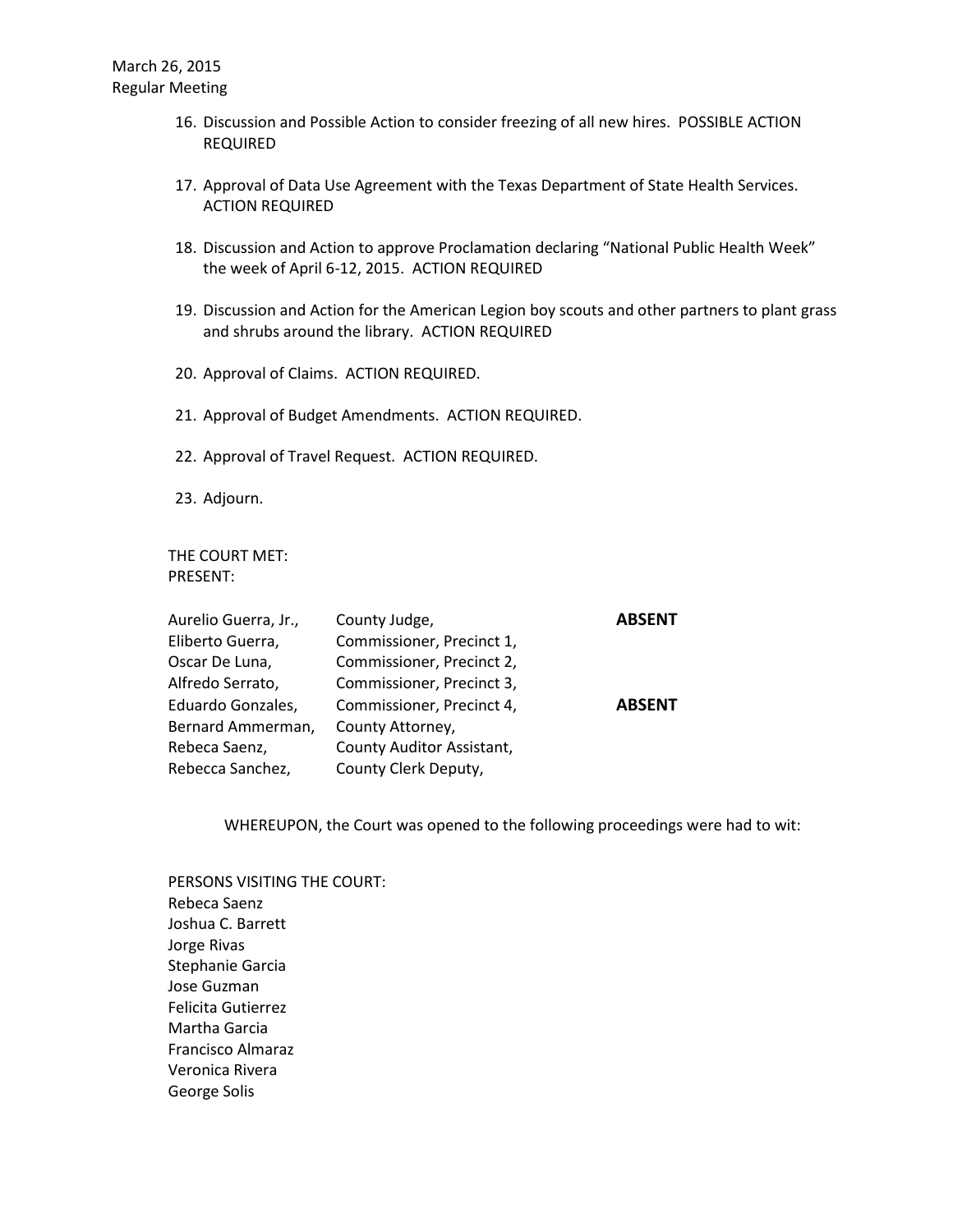- 1. Call to Order Presiding Chairman Commissioner Eliberto Guerra
- 2. Roll Call/Establishment of Quorum County Judge, Aurelio Guerra, Jr. and Commissioner Eduardo Gonzales
- 3. Pledge Commissioner Serrato Invocation Sheriff Larry G. Spence
- 4. Public Comment(s) None

Agenda # 5 SPREAD IN MINUTES: DISTRICT CLERK GILBERT LOZANO HAS COMPLETED THE REQUIRED 20 HOURS OF CONTINUING EDUCATION FOR 2014 AS PRESCRIBED IN SECTION 51.605 OF THE TEXAS GOVERNMENT CODE

Motion was made by Commissioner Serrato, seconded by Commissioner De Luna for approval to spread in the minutes certificate were District Clerk Gilbert Lozano has completed the required 20 hours of Continuing Education for 2014 as prescribed in Section 51.605 of the Texas Government Code. Motion was put before the Court by the Chairman. Presiding Chairman Guerra, Commissioners De Luna and Serrato voting AYE. NAYS NONE. Motion was declared carried.

Agenda # 6 SPREAD IN MINUTES: BBVA COMPASS BANK, THE COUNTY'S DEPOSITORY DOES NOT PROVIDE QUARTERLY INTEREST REPORTS

As per the Presiding Chairman Guerra, presentation was given by Mr. Gilbert Lozano, District Clerk on reference that BBVA Compass Bank, the County's depository does not provide quarterly interest reports. Presiding Chairman Guerra, suggested to have a meeting with Mr. Lozano, Auditor, Bank and Independent Auditor to clarify all questions for the purpose of not to be written up.

## **Chairman County Judge Aurelio Guerra, Jr. arrives at the meeting at 10:13 a.m.**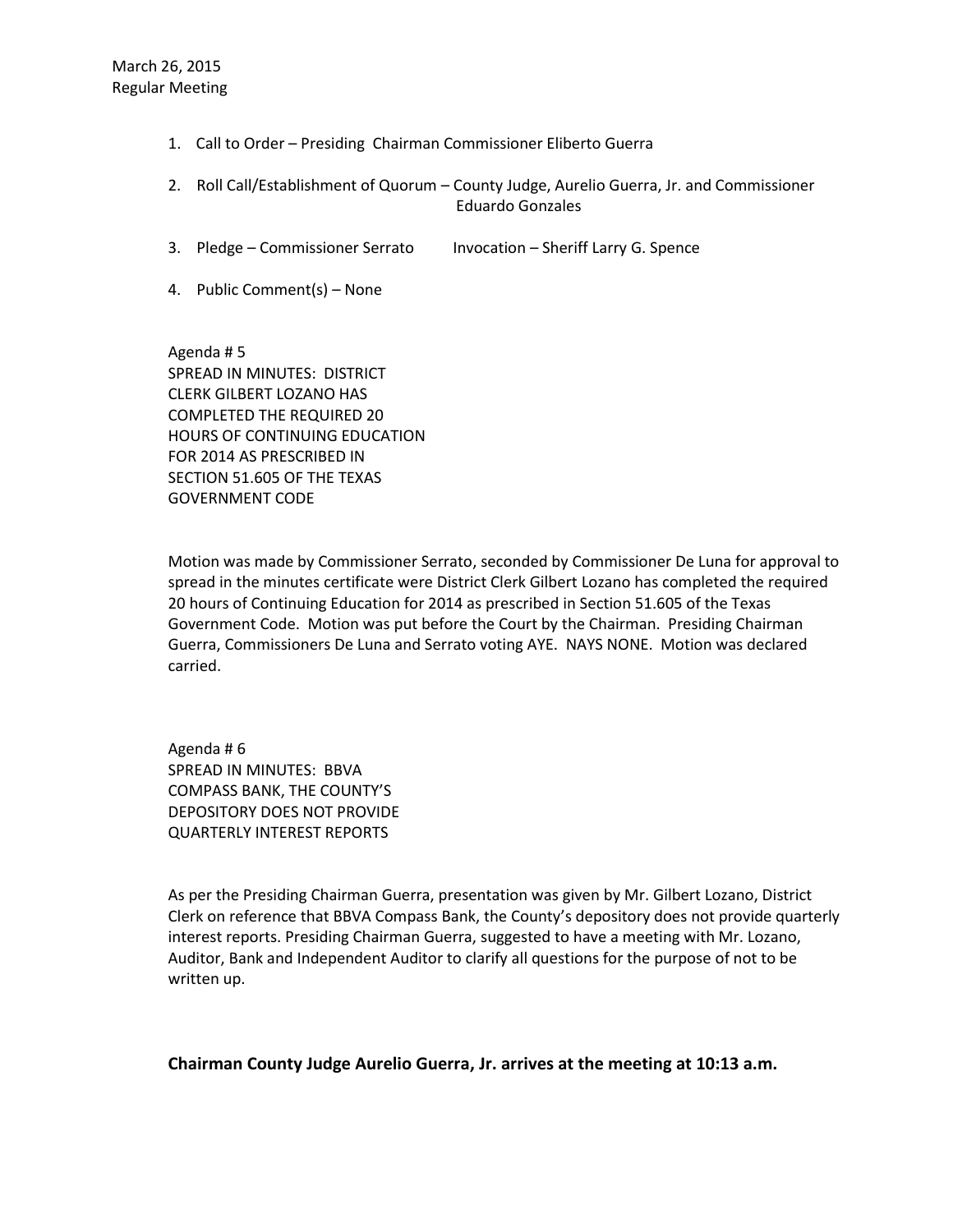> Agenda # 7 PRESENTATION BY ALTON HOLT, INVENTOR OF CIMR TECHNOLOGY FOR MOLD REMEDIATION USING CIMR **TECHNOLOGY**

Presentation by Alton, Holt, Inventor of CIMR Technology for mold remediation using CIMR Technology.

Agenda # 8 PRESENTATION BY JOSHUA BARRETT, VICE PRESIDENT OF DEVELOPMENT WITH TEXAS ENERGY WILL PRESENT OPTIONS FOR A NEW ELECTRICITY CONTRACT ON BEHALF OF WILLACY COUNTY

Presentation by Joshua Barrett, Vice President of Development with Texas Energy presenting options for new electricity contract on behalf of Willacy County.

Agenda # 9 PRESENTATION BY CASA (COMMUNITY AGAINST SUBSTANCE ABUSE COALITION) TO GIVE AN UPDATE OF THE  $1<sup>ST</sup>$  ANNUAL W.C. KIDS FEST ACTIVITIES, PRESENT POWER POINT PICTURES OF ACTIVITIES AND EVENT

Presentation by CASA (Community Against Substance Abuse Coalition) to give an update of the 1<sup>st</sup> Annual W.C. Kids Fest Activities.

Agenda # 10 PRESENTATION BY MR. FRANCISCO "FRANK" ALMAREZ, CHIEF EXECUTIVE OFFICER OF WORKFORCE SOLUTIONS

Presentation by Mr. Francisco "Frank" Almarez, Chief Executive Officer of Workforce Solutions.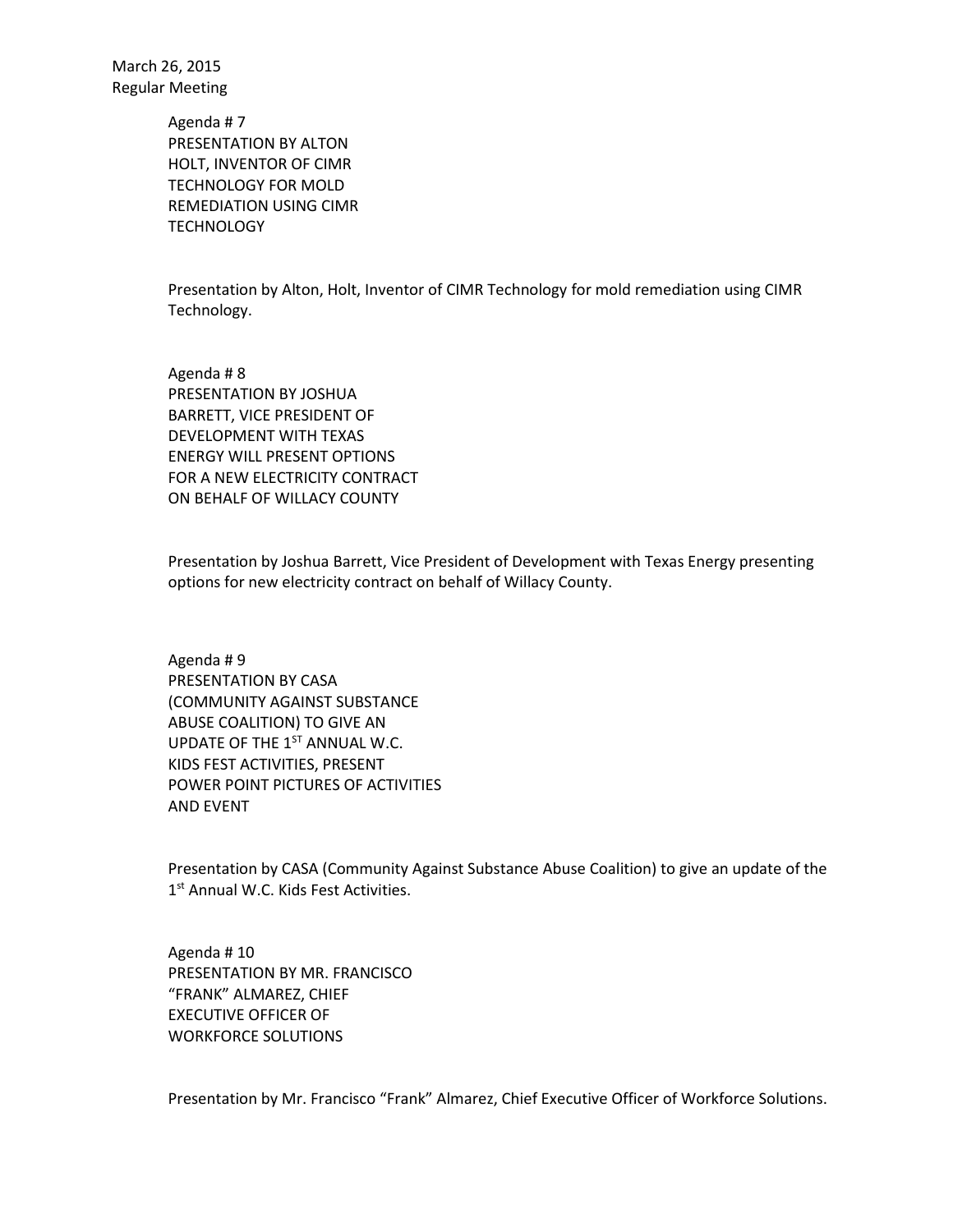> Agenda # 11 DISCUSSION AND ACTION TO REQUEST TRAINING COSTS IN THE AMOUNT OF \$2,250.00 FOR QUARTZ EFILING ON-SITE TRAINING FOR DISTRICT CLERK, COUNTY CLERK, TRAINING ALSO AVAILABLE FOR DISTRICT COURT COORDINATOR AND THE DISTRICT ATTORNEY'S OFFICE

Motion was made by Commissioner Guerra, seconded by Commissioner De Luna to table this item. Motion was put before the Court by the Chairman. Commissioners Guerra, De Luna and Serrato voting AYE. NAYS NONE. Motion was declared carried.

Agenda # 12 DISCUSSION AND APPROVAL FOR INTERLOCAL CONTRACT FOR MEMBERSHIP TO PURCHASING COOPERATIVE OF AMERICA (PCA)

Motion was made by Commissioner Guerra, seconded by Commissioner Serrato for approval of Interlocal Contract for membership to Purchasing Cooperative of America (PCA). Motion was put before the Court by the Chairman. Commissioners Guerra, De Luna and Serrato voting AYE. NAYS NONE. Motion was declared carried.

Agenda # 13 IN REGARDS TO APPROVAL OF \$1,000 DONATION TO BEHAVIORAL HEALTH SOLUTIONS OF SOUTH TEXAS TO BE PAID OUT OF THE FORFEITURE FUND, FOR DRUG SERVICES

Motion was made by Commissioner Serrato, seconded by Commissioner De Luna for approval of \$1,000.00 donation to Behavioral Health Solutions of South Texas to be paid out of the Forfeiture Fund, for Drug Services. Motion was put before the Court by the Chairman. Commissioners Guerra, De Luna and Serrato voting AYE. NAYS NONE. Motion was declared carried.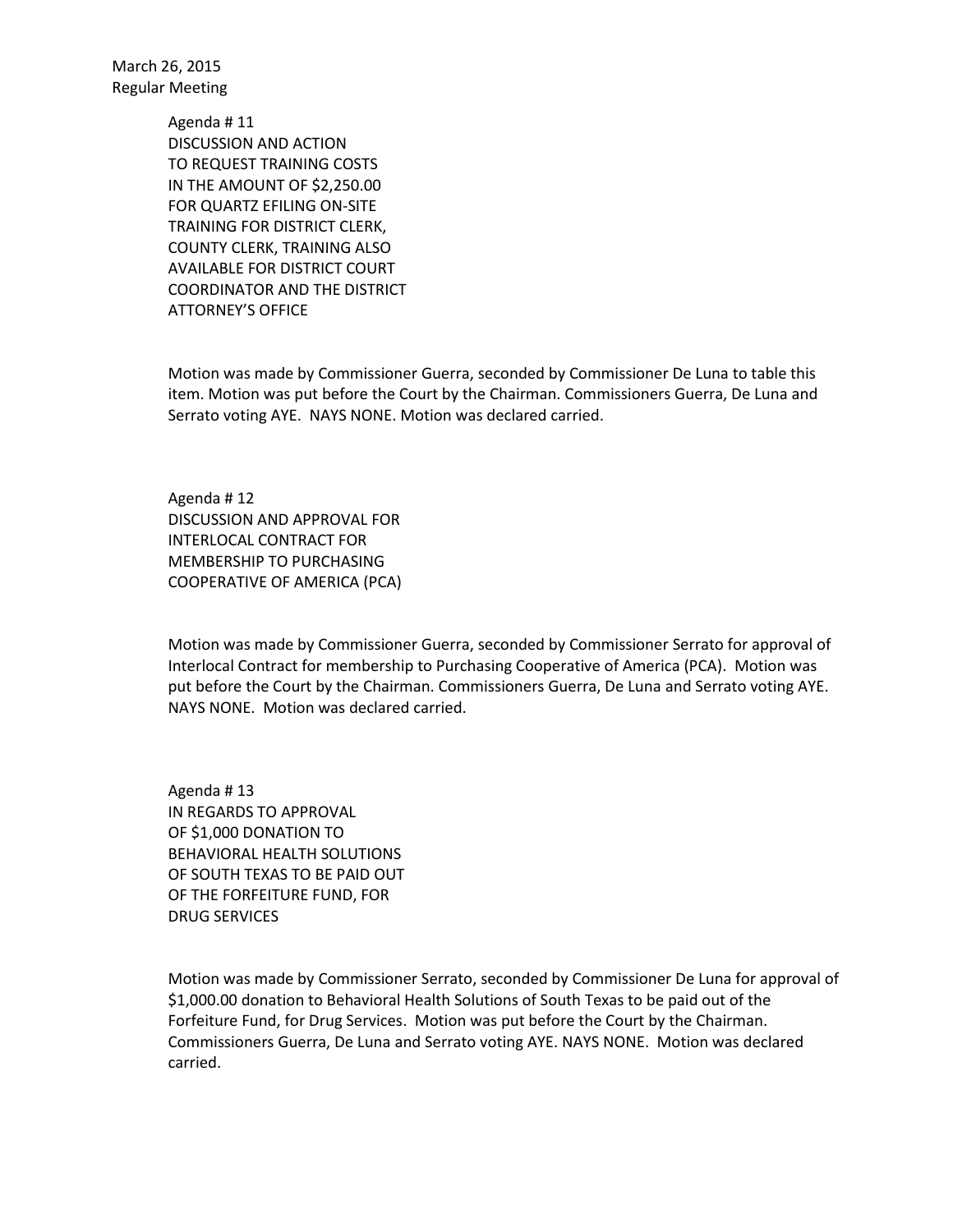> Agenda # 14 DISCUSSION FOR GMES TO PROVIDE RECOMMENDATIONS FOR BIDS RECEIVED ON 1/14/15 REGARDING THE NEW CONSTRUCTION OF THE WILLACY COUNTY COMMUNITY SAFE ROOM/FEMA PROJECT

Discussion only on reference for GMES to provide recommendations for bids received on 1/14/15 regarding the new construction of the Willacy County Community Safe Room/FEMA Project.

Agenda # 15 DISCUSSION AND APPROVAL FOR GMES TO ISSUE THE NOTICE OF AWARD FOR GENERAL CONTRACT SERVICES

Motion was made by Commissioner Guerra, seconded by Commissioner Serrato for approval GMES to issue the Notice of Award for general contract services. Motion was put before the Court by the Chairman. Commissioners Guerra, De Luna and Serrato voting AYE. NAYS NONE. Motion was declared carried.

Agenda # 16 DISCUSSION AND POSSIBLE ACTION TO CONSIDER FREEZING OF ALL NEW HIRES

Motion was made by the Chairman Guerra, seconded by Commissioner Serrato for approval to freeze of all new hires with the exception of the Jailers in the Sheriff Department to be able to meet the Jail Standards for the duration of this budget year and with the understanding once we get concrete information we will lift it if the situation calls for. Motion was put before the Court by the Chairman. Commissioners Guerra, De Luna and Serrato voting AYE. NAYS NONE. Motion was declared carried.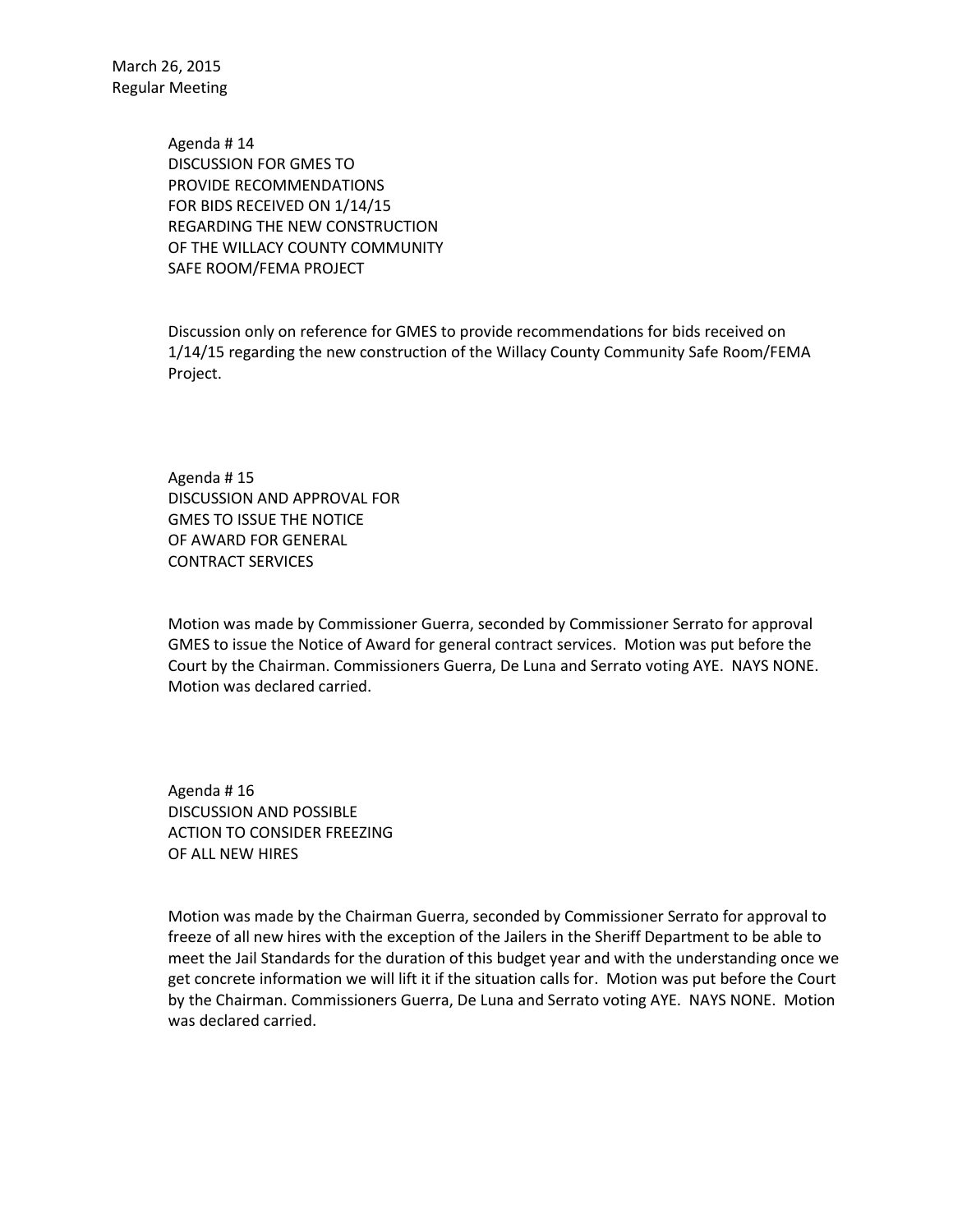> Agenda # 17 IN REGARDS TO APPROVAL OF DATA USE AGREEMENT WITH THE TEXAS DEPARTMENT OF STATE HEALTH SERVICES

Motion was made by Commissioner De Luna, seconded by Commissioner Serrato for approval of Data Use Agreement providing our legal counsel agrees that is in order. Motion was put before the Court by the Chairman. Commissioners Guerra, De Luna and Serrato voting AYE. NAYS NONE. Motion was declared carried.

Agenda # 18 DISCUSSION AND ACTION TO APPROVE PROCLAMATION DECLARING "NATIONAL PUBLIC HEALTH WEEK" THE WEEK OF APRIL 6-12, 2015

Motion was made by Commissioner De Luna, seconded by Commissioner Serrato to approve Proclamation declaring "National Public Health Week" the week of April 6-12, 2015. Motion was put before the Court by the Chairman. Commissioners Guerra, De Luna and Serrato voting AYE. NAYS NONE. Motion was declared carried.

Agenda # 19 DISCUSSION AND ACTION FOR THE AMERICAN LEGION BOY SCOUTS AND OTHER PARTNERS TO PLANT GRASS AND SHRUBS AROUND THE LIBRARY

Motion was made by Commissioner Guerra, seconded by Commissioner De Luna for approval of the American Legion boy scouts and other partners to plant grass and shrubs around the Library. Motion was put before the Court by the Chairman. Commissioners Guerra, De Luna and Serrato voting AYE. NAYS NONE. Motion was declared carried.